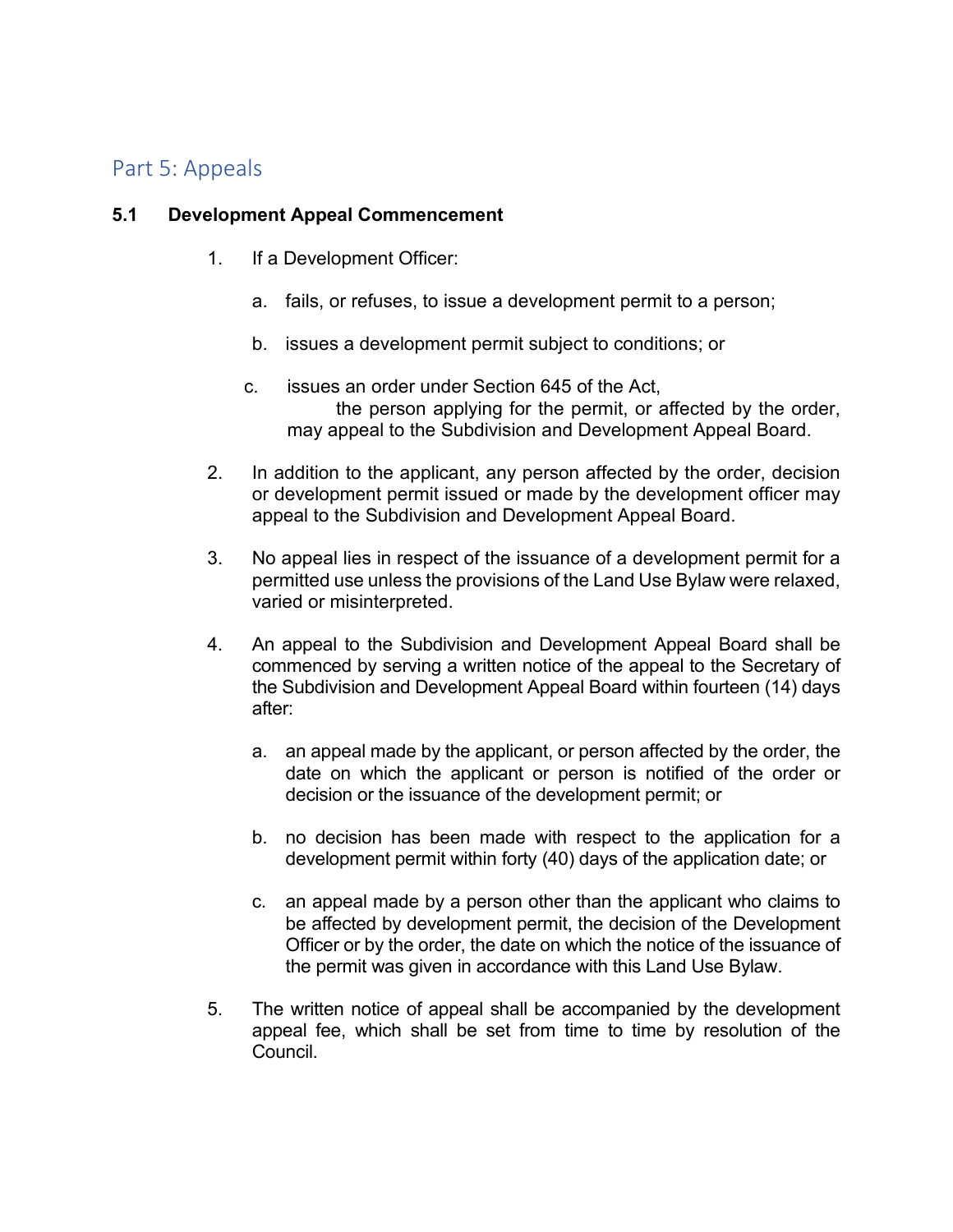## **5.2 Subdivision Appeal Commencement**

- 1. The decision of a subdivision authority on an application for subdivision approval may be appealed by:
	- a. the applicant for subdivision approval,
	- b. a government department if the application is required by the subdivision and development regulations to be referred to that department,
	- c. City Council,
	- d. a designated officer of the City, or
	- e. the school authority with respect to:
		- i. the allocation of municipal reserve
		- ii. the location of school reserve allocated to it, or
		- iii. the amount of school reserve allocated.
- 2. A subdivision appeal may be commenced by filing written notice within nineteen (19) days after the mailing of the written decision of the Subdivision Authority or a deemed refusal of application for subdivision as specified under Section 681 of the Act with:
	- a. respect to land that is within the distance of a highway, a body of water or a sewage treatment facility or waste management facility as set out in the subdivision and development regulations to the Municipal Government Board; or
	- b. in all other cases with the Subdivision and Development Appeal Board and must be accompanied by the subdivision appeal fee which shall be set from time to time by resolution of the Council.

### **5.3 Subdivision and Development Appeal Board Procedures**

1. Once a subdivision appeal or development appeal has been filed and has been deemed as complete, the Secretary to the Subdivision and Development Appeal Board shall: